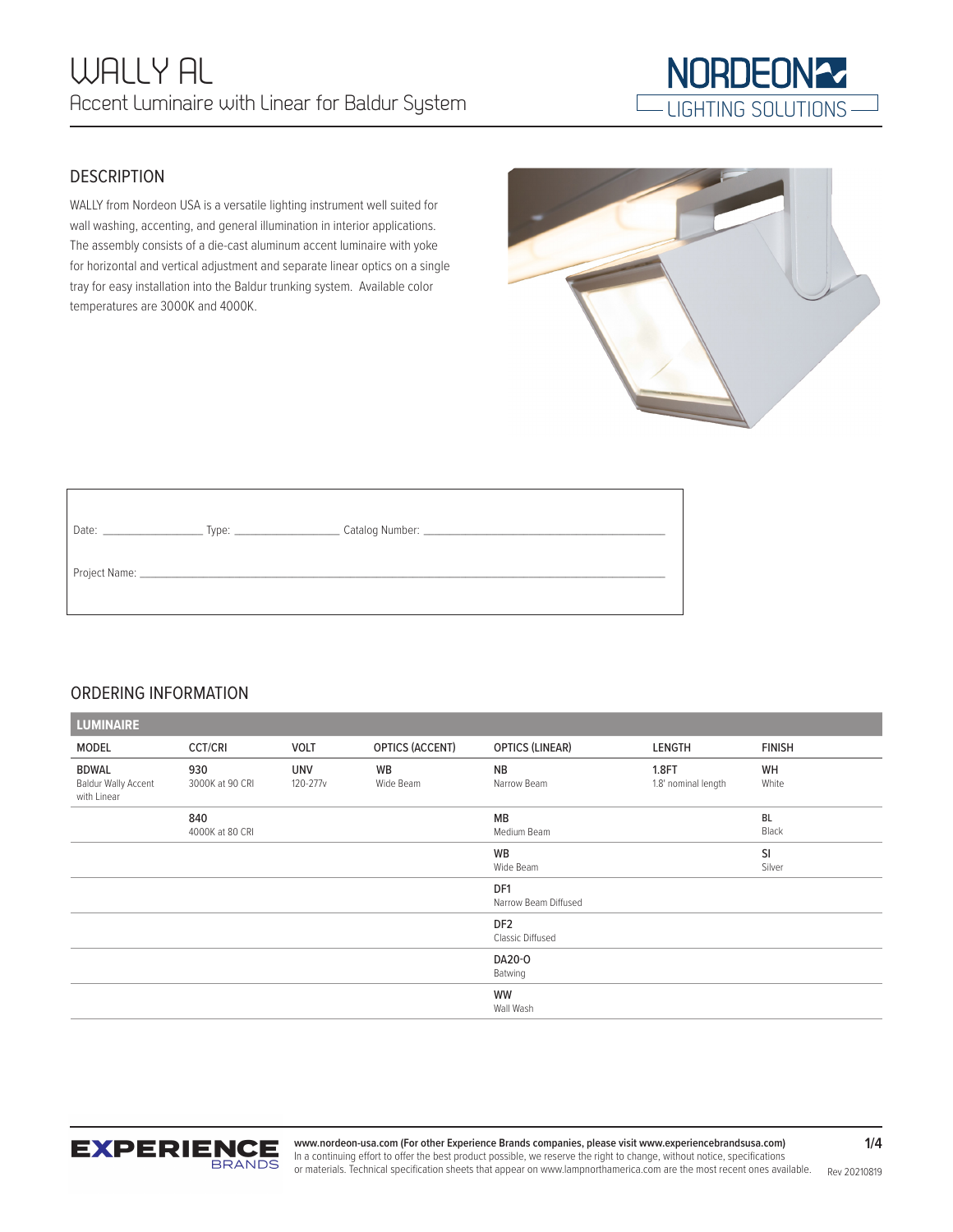

# PRODUCT SPECIFICATIONS

| <b>HOUSING</b>               | Die Cast Aluminum Housing                                                                       |
|------------------------------|-------------------------------------------------------------------------------------------------|
| <b>POWER CONSUMPTION</b>     | 56 watts (38 watts for accent / 18 watts for linear module)                                     |
| <b>EFFICACY</b>              | Up to 120 lumens per watt                                                                       |
| <b>LUMEN MAINTENANCE</b>     | L80/B10: 50,000 hours                                                                           |
| <b>OPTICS</b>                | CoB LED with formed aluminum reflector and tempered glass lens / linear strip with acrylic lens |
| <b>OPERATING TEMPERATURE</b> | $-20^{\circ}$ C to 30 $^{\circ}$ C (-4 $^{\circ}$ F to 86 $^{\circ}$ F)                         |
| <b>DRIVERS</b>               | Electronic Driver, 120-277V, 50/60Hz. Less Than 20% THD and PF>0.90                             |
| <b>INGRESS PROTECTION</b>    | IP <sub>20</sub>                                                                                |
| <b>CERTIFICATIONS</b>        | $\bigoplus_{\cup S}$                                                                            |
| <b>FINISH</b>                | White, Black, Silver                                                                            |
| <b>WARRANTY</b>              | 5-Year Warranty                                                                                 |

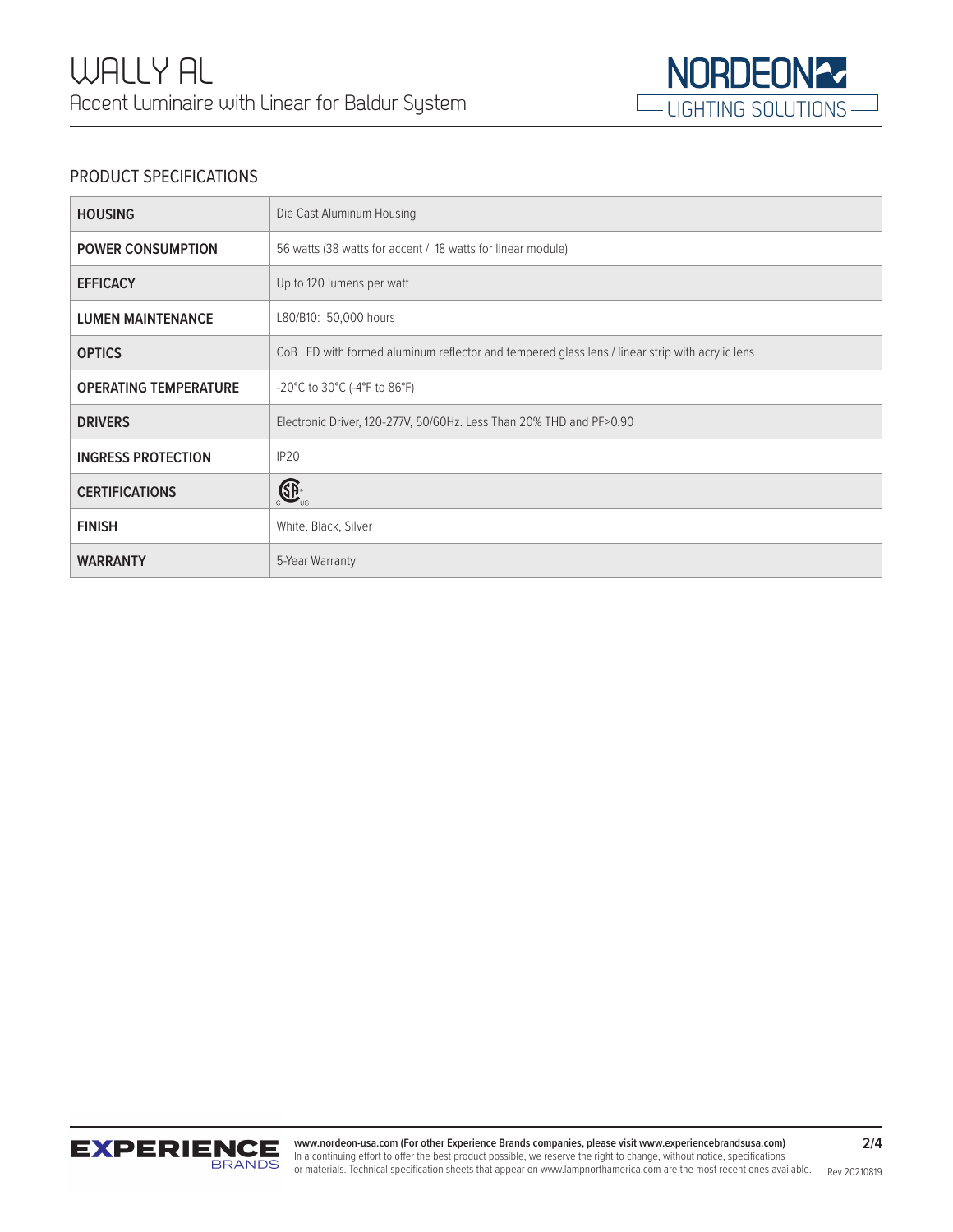

### PHOTOMETRICS – WALLY ACCENT LUMINAIRE

| <b>Color Temperature</b>    | 3000K        | 4000K        |
|-----------------------------|--------------|--------------|
| <b>CRI</b>                  | 90CRI        | 80CRI        |
| <b>Delivered Lumens</b>     | 4042 lumens  | 4574 lumens  |
| Maximum Candela             | 2977 cd      | 3369 cd      |
| Horizontal Beam Angle (50%) | $877^\circ$  | $877^\circ$  |
| Vertical Beam Angle (50%)   | $60.6^\circ$ | $60.6^\circ$ |

### 3000K 4000K





Maximum Candela = 3368.502 Located At Horizontal Angle = 0, Vertical Angle = 0<br>H - Horizontal Axial Candela<br>V - Vertical Axial Candela



or materials. Technical specification sheets that appear on www.lampnorthamerica.com are the most recent ones available. Rev 20210819 **www.nordeon-usa.com (For other Experience Brands companies, please visit www.experiencebrandsusa.com)** In a continuing effort to offer the best product possible, we reserve the right to change, without notice, specifications